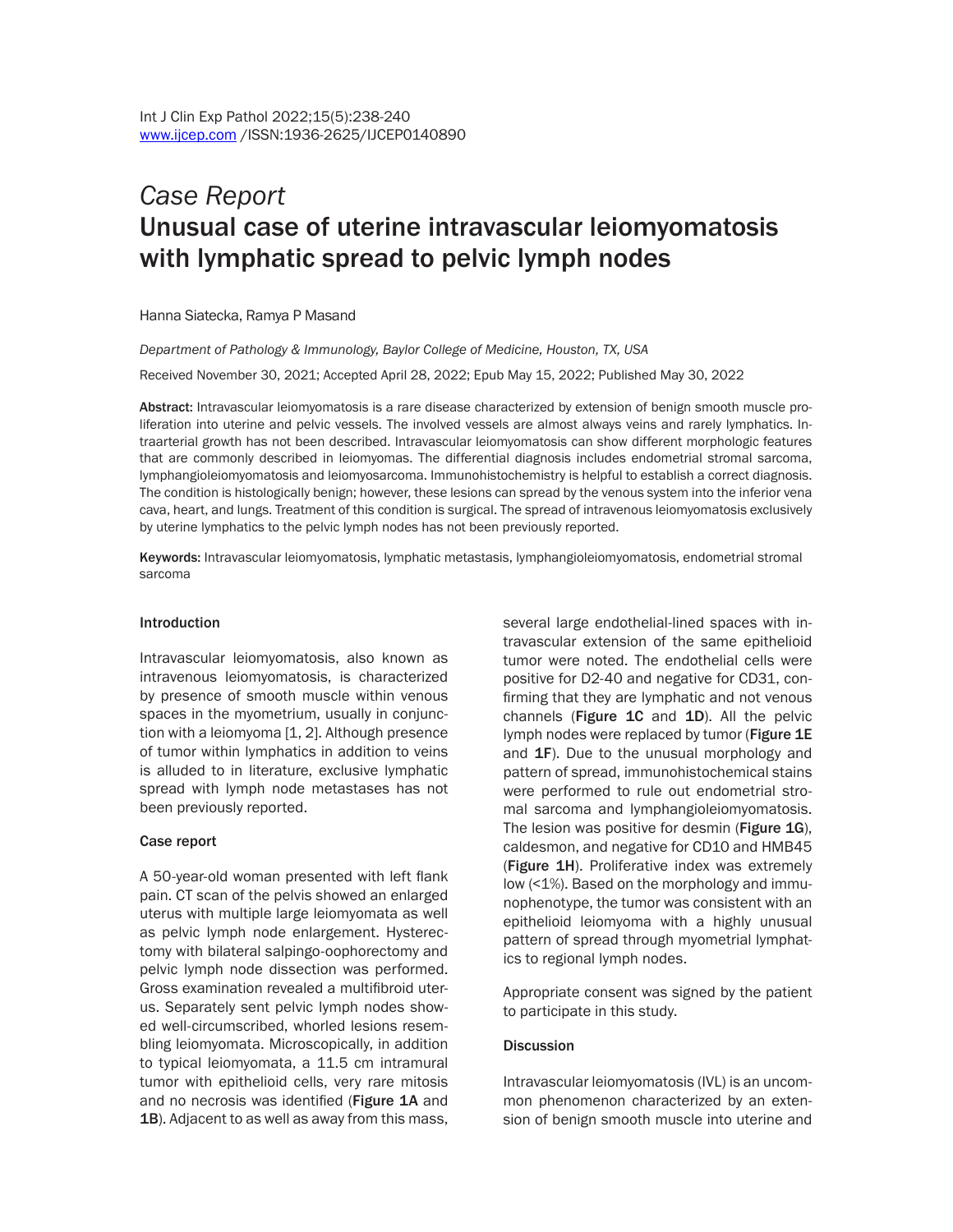

Figure 1. Uterine intravascular leiomyomatosis with lymphatic spread to pelvic lymph nodes. (A) Myometrium with intravascular proliferation of benign smooth muscle (H&E, ×40). (B) Epithelioid smooth muscle cells with mild atypia identical in appearance to epithelioid leiomyoma (H&E, ×400). (C, D) Tumor within lymphatic vessels. CD31 immunostain (C) highlights endothelial lining of blood vessels and is negative in the lymphatic endothelium. D2- 40 immunostain (D) is positive in the lymphatic vessel endothelium (×200). (E, F) Pelvic lymph node with benign epithelioid smooth muscle proliferation (×20 and ×40 respectively) identical to the intravascular proliferation (G). Desmin immunostain diffusely positive in the tumor cells and myometrium (×40). (H) Negative HMB45 immunostain (×40) performed to rule out lymphangioleiomyomatosis in the lymph node.

pelvic veins and rarely lymphatics, typically associated with uterine leiomyomas. The disease affects predominantly patients of reproductive age and occasionally older women [1, 2]. Clinically, it mimics symptoms of leiomyomas and they often coexist [1, 2]. Most common complaints include pelvic pain and abnormal uterine bleeding; often patients have a

history of recurrent leiomyomas with repeated myomectomies [1, 2]. Rarely IVL can be associated with benign metastasizing leiomyoma and can metastasize by pelvic veins into inferior vena cava and the right heart and subsequently into the lungs forming a mass or causing pulmonary embolism [1, 2]. Grossly, the uteri are usually enlarged with wormlike plugs of smooth muscle proliferation in the myometrial veins [2]. These plugs can also be seen in pelvic veins within the broad ligament adjacent to ovaries and vagina [1]. The tumor cut surface can vary from soft to firm and rubbery, sometimes gelatinous, or translucent and occasionally hemorrhagic and/or calcified with degenerative features [1]. Extrauterine extension has been reported in approximately 30% of cases [1, 3]. Ordinary leiomyomas often coexist as in our case and the IVL is found often at the periphery of the leiomyomas [1]. IVL can be also associated with adenomyosis, or both adenomyosis and leiomyomas [3].

Microscopically, the IVL can resemble any leiomyoma variant and is usually composed of bland spindle cells surrounded by endothelial cells. Other morphologic subtypes described in ILV include cellular leiomyomas, leiomyomas with bizarre nuclei, lipoleiomyomas, and leiomyomas with myxoid or epithelioid fea-

tures. Rarely intravascular endometrial tissue can be also seen [1-3]. The differential diagnosis includes endometrial stromal sarcoma (ESS), lymphangioleiomyomatosis, and leiomyosarcoma [1-3].

IVL is composed of spindle or epithelioid smooth muscle cells usually with thick-walled